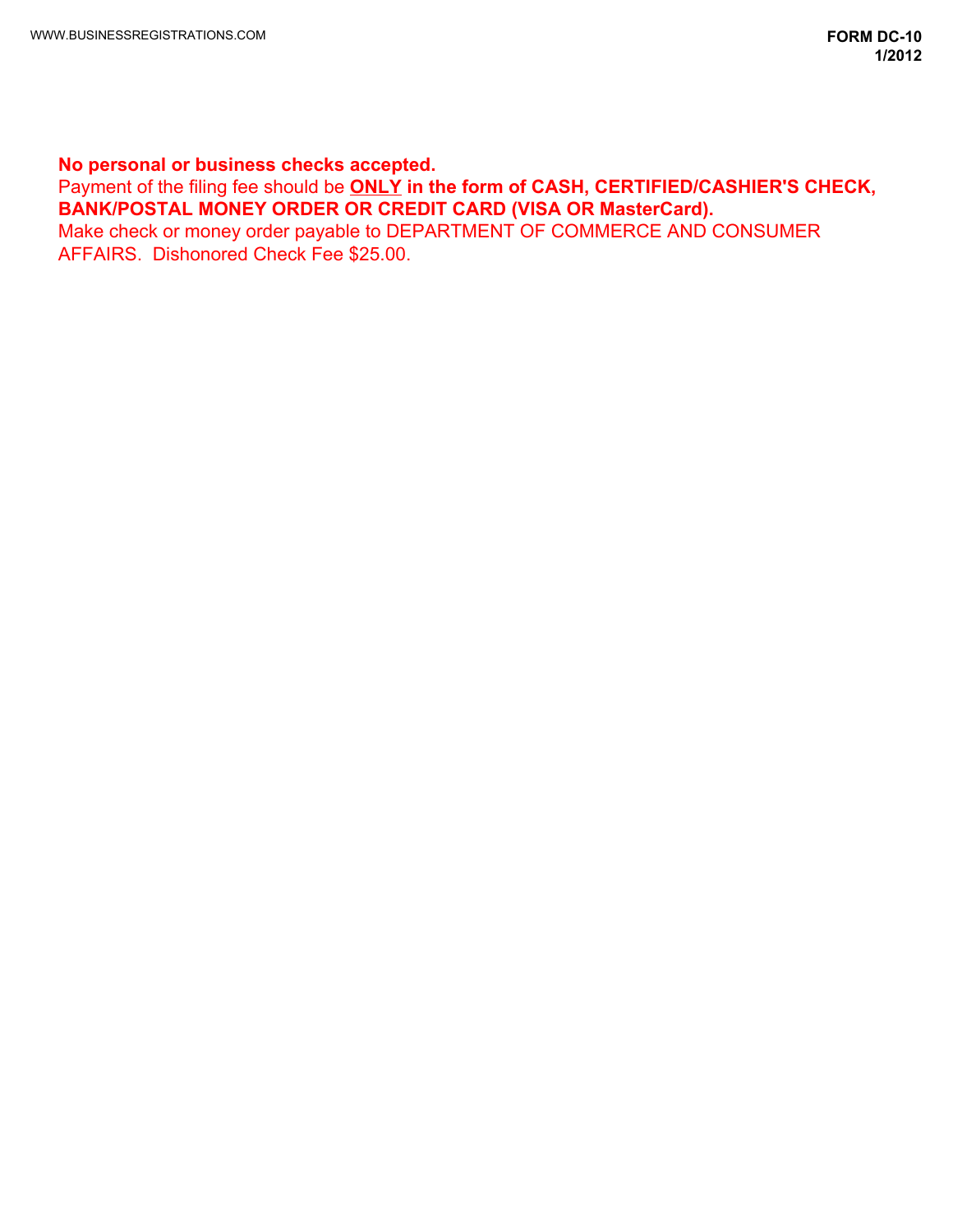#### **WWW.BUSINESSREGISTRATIONS.COM** Nonrefundable Filing Fee \$25.00

No personal or business checks accepted. See instructions.

## STATE OF HAWAII **1/2012 DEPARTMENT OF COMMERCE AND CONSUMER AFFAIRS**

**Business Registration Division**  335 Merchant Street Mailing Address: P.O. Box 40, Honolulu, Hawaii 96813 Phone No. (808)586-2727



Clear Form

# **ARTICLES OF DISSOLUTION BY INCORPORATORS OR INITIAL DIRECTORS**

(Section 414-381, Hawaii Revised Statutes)

*PLEASE TYPE OR PRINT LEGIBLY IN BLACK INK* 

The undersigned, duly authorized individuals of the following Hawaii corporation, certify as follows:

1. The name of the corporation is:

2. The corporation was incorporated on:

(Month Day Year)

3. Check off the correct statement. At least one statement must be checked.

 $\Box$  None of the corporation's authorized shares have been issued.

 $\Box$  The corporation has not commenced business.

4. The net assets of the corporation remaining after winding up have been distributed to the shareholders (if shares were issued).

5. No debts of the corporation remain unpaid.

6. A majority of the incorporators or initial directors have authorized the dissolution.

The undersigned certifies under the penalties of Section 414-20, Hawaii Revised Statutes, that the undersigned has read the above statements, I/we are authorized to make this change, and that the statements are true and correct.

Signed this day of

(Type/Print Name & Title) (Type/Print Name & Title)

(Signature of Incorporator/Director/Officer) (Signature of Incorporator/Director/Officer)

SEE INSTRUCTIONS ON REVERSE SIDE. The articles must be signed by the chairperson of the board of directors, by its president or another officer, or by the incorporator if directors have not been selected or the corporation has not been formed or by a court-appointed fiduciary.